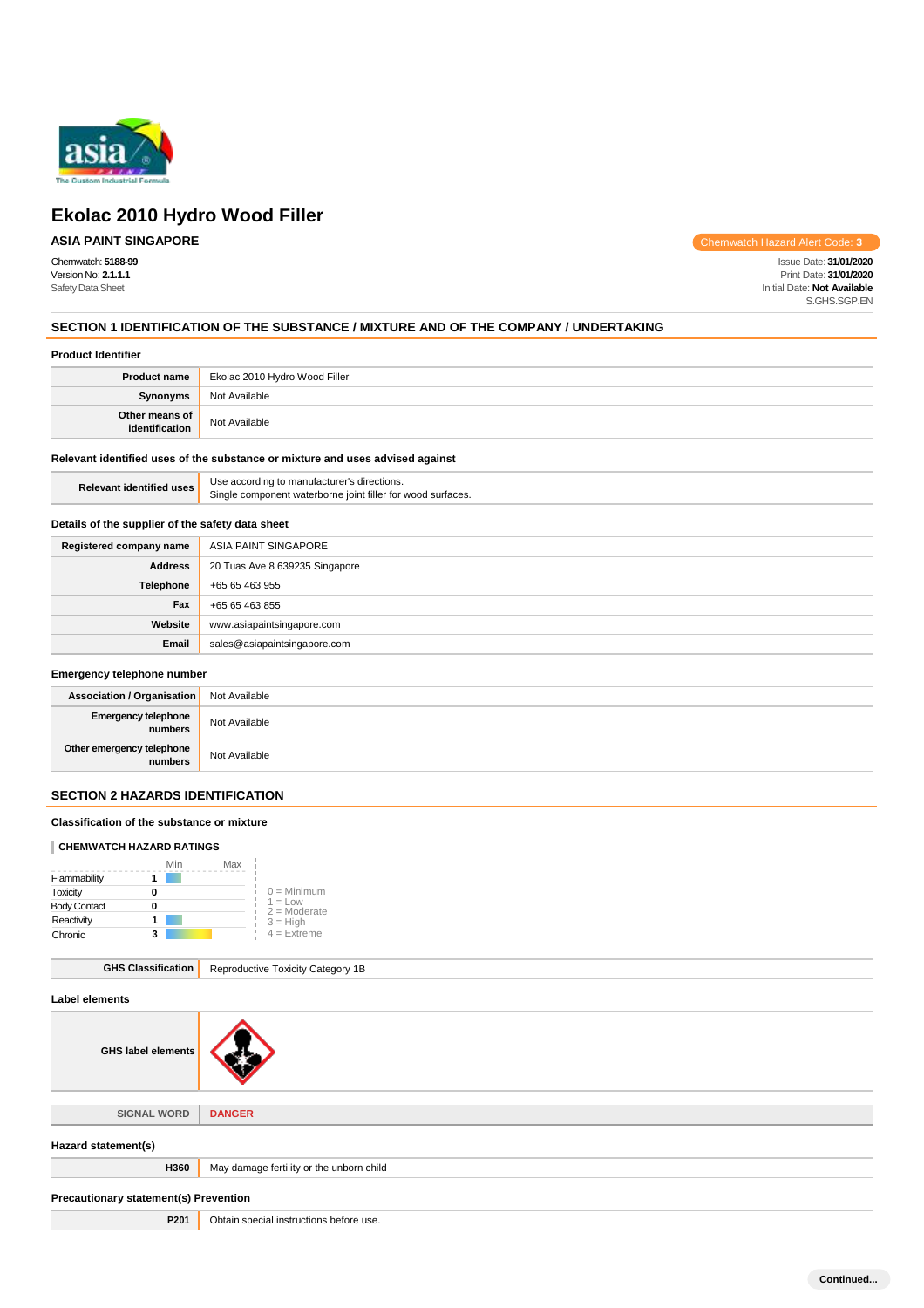**Precautionary statement(s) Response P308+P313** IF exposed or concerned: Get medical advice/attention. **Precautionary statement(s) Storage P405** Store locked up. **Precautionary statement(s) Disposal P501** Dispose of contents/container in accordance with local regulations. **P280** Wear protective gloves/protective clothing/eye protection/face protection.

# **SECTION 3 COMPOSITION / INFORMATION ON INGREDIENTS**

### **Substances**

See section below for composition of Mixtures

## **Mixtures**

| <b>CAS No</b> | %[weight] | <b>Name</b>                                |
|---------------|-----------|--------------------------------------------|
| 872-50-4      | <5        | N-methyl-2-pyrrolidone                     |
| Not Available | <5        | glycol ether                               |
|               | balance   | Ingredients determined not to be hazardous |

The specific chemical identity and/or exact percentage (concentration) of composition has been withheld as a trade secret.

# **SECTION 4 FIRST AID MEASURES**

#### **Description of first aid measures**

| <b>Eye Contact</b>  | If this product comes in contact with eyes:<br>Wash out immediately with water.<br>If irritation continues, seek medical attention.<br>Removal of contact lenses after an eye injury should only be undertaken by skilled personnel. |
|---------------------|--------------------------------------------------------------------------------------------------------------------------------------------------------------------------------------------------------------------------------------|
| <b>Skin Contact</b> | If skin or hair contact occurs:<br>Flush skin and hair with running water (and soap if available).<br>Seek medical attention in event of irritation.                                                                                 |
| <b>Inhalation</b>   | If fumes, aerosols or combustion products are inhaled remove from contaminated area.<br>Other measures are usually unnecessary.                                                                                                      |
| Ingestion           | Immediately give a glass of water.<br>First aid is not generally required. If in doubt, contact a Poisons Information Centre or a doctor.                                                                                            |

**Indication of any immediate medical attention and special treatment needed**

Treat symptomatically.

## **SECTION 5 FIREFIGHTING MEASURES**

#### **Extinguishing media**

| $\triangleright$ Water spray or fog.             |
|--------------------------------------------------|
| $\blacktriangleright$ Foam.                      |
| Dry chemical powder.                             |
| $\triangleright$ BCF (where regulations permit). |
| $\triangleright$ Carbon dioxide.                 |
|                                                  |

#### **Special hazards arising from the substrate or mixture**

Fire Incompatibility **A** Avoid contamination with oxidising agents i.e. nitrates, oxidising acids, chlorine bleaches, pool chlorine etc. as ignition may result

**Advice for firefighters** Alert Fire Brigade and tell them location and nature of hazard. Wear breathing apparatus plus protective gloves.  $\bullet$ Prevent, by any means available, spillage from entering drains or water courses. Use water delivered as a fine spray to control fire and cool adjacent area. **Fire Fighting**  $\bullet$ **DO NOT** approach containers suspected to be hot. Cool fire exposed containers with water spray from a protected location.  $\bullet$ If safe to do so, remove containers from path of fire. Equipment should be thoroughly decontaminated after use. Combustible.  $\bullet$ Slight fire hazard when exposed to heat or flame.  $\ddot{\phantom{1}}$ Heating may cause expansion or decomposition leading to violent rupture of containers. **Fire/Explosion Hazard** On combustion, may emit toxic fumes of carbon monoxide (CO). × May emit acrid smoke. Mists containing combustible materials may be explosive.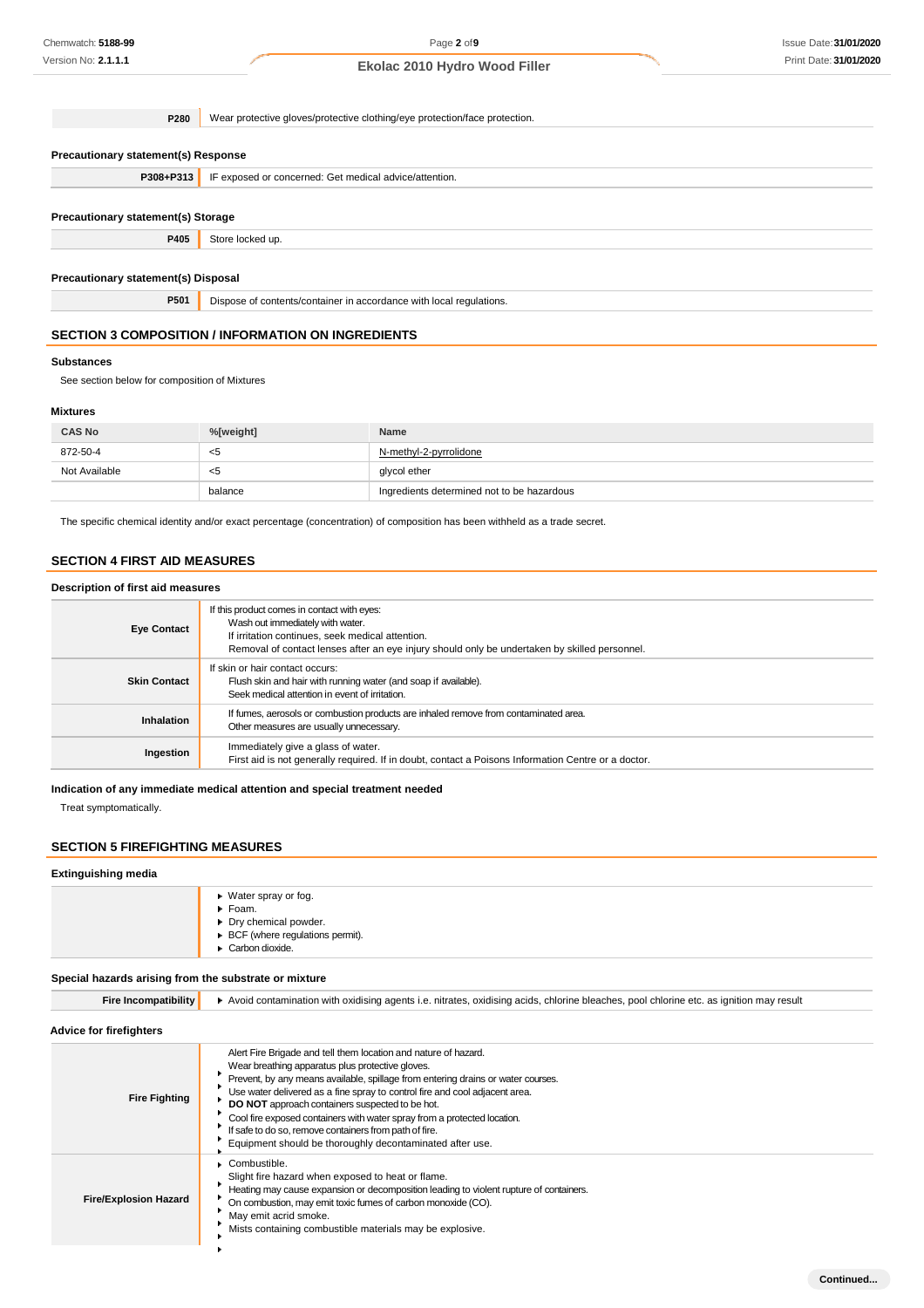Combustion products include,: carbon monoxide (CO), carbon dioxide (CO2), other pyrolysis products typical of burning organic materialMay emit poisonous fumes.

# **SECTION 6 ACCIDENTAL RELEASE MEASURES**

| Personal precautions, protective equipment and emergency procedures |                                                                                                                                                                                                                                                                                                                                                                                                                                                                                                                                                                                                                                                |  |
|---------------------------------------------------------------------|------------------------------------------------------------------------------------------------------------------------------------------------------------------------------------------------------------------------------------------------------------------------------------------------------------------------------------------------------------------------------------------------------------------------------------------------------------------------------------------------------------------------------------------------------------------------------------------------------------------------------------------------|--|
| <b>Minor Spills</b>                                                 | Clean up all spills immediately.<br>Avoid contact with skin and eyes.<br>Wear impervious gloves and safety goggles.<br>Trowel up/scrape up.<br>Place spilled material in clean, dry, sealed container.<br>Flush spill area with water.                                                                                                                                                                                                                                                                                                                                                                                                         |  |
| <b>Major Spills</b>                                                 | Minor hazard.<br>Clear area of personnel.<br>Alert Fire Brigade and tell them location and nature of hazard.<br>Control personal contact with the substance, by using protective equipment as required.<br>Prevent spillage from entering drains or water ways.<br>Contain spill with sand, earth or vermiculite.<br>Collect recoverable product into labelled containers for recycling.<br>Absorb remaining product with sand, earth or vermiculite and place in appropriate containers for disposal.<br>Wash area and prevent runoff into drains or waterways.<br>If contamination of drains or waterways occurs, advise emergency services. |  |
|                                                                     |                                                                                                                                                                                                                                                                                                                                                                                                                                                                                                                                                                                                                                                |  |
|                                                                     | Personal Protective Equipment advice is contained in Section 8 of the SDS.                                                                                                                                                                                                                                                                                                                                                                                                                                                                                                                                                                     |  |

# **SECTION 7 HANDLING AND STORAGE**

| Precautions for safe handling |                                                                                                                                                                                                                                                                                                                                                                                                                                                                                                                                                                                                                                                                                                                                                                                                                                                                                                                                                                             |
|-------------------------------|-----------------------------------------------------------------------------------------------------------------------------------------------------------------------------------------------------------------------------------------------------------------------------------------------------------------------------------------------------------------------------------------------------------------------------------------------------------------------------------------------------------------------------------------------------------------------------------------------------------------------------------------------------------------------------------------------------------------------------------------------------------------------------------------------------------------------------------------------------------------------------------------------------------------------------------------------------------------------------|
| Safe handling                 | Avoid all personal contact, including inhalation.<br>Wear protective clothing when risk of exposure occurs.<br>Use in a well-ventilated area.<br>Prevent concentration in hollows and sumps.<br>DO NOT enter confined spaces until atmosphere has been checked.<br><b>DO NOT</b> allow material to contact humans, exposed food or food utensils.<br>Avoid contact with incompatible materials.<br>When handling, <b>DO NOT</b> eat, drink or smoke.<br>Keep containers securely sealed when not in use.<br>Avoid physical damage to containers.<br>Always wash hands with soap and water after handling.<br>Work clothes should be laundered separately. Launder contaminated clothing before re-use.<br>Use good occupational work practice.<br>Observe manufacturer's storage and handling recommendations contained within this SDS.<br>Atmosphere should be regularly checked against established exposure standards to ensure safe working conditions are maintained. |
| <b>Other information</b>      | Store in original containers.<br>Keep containers securely sealed.<br>Store in a cool, dry, well-ventilated area.<br>Store away from incompatible materials and foodstuff containers.<br>Protect containers against physical damage and check regularly for leaks.<br>Observe manufacturer's storage and handling recommendations contained within this SDS.                                                                                                                                                                                                                                                                                                                                                                                                                                                                                                                                                                                                                 |

# **Conditions for safe storage, including any incompatibilities**

| Suitable container      | Metal can or drum<br>Packaging as recommended by manufacturer.<br>Check all containers are clearly labelled and free from leaks. |
|-------------------------|----------------------------------------------------------------------------------------------------------------------------------|
| Storage incompatibility | Avoid reaction with oxidising agents                                                                                             |
|                         |                                                                                                                                  |

# **SECTION 8 EXPOSURE CONTROLS / PERSONAL PROTECTION**

# **Control parameters**

| <b>CCUPATIONAL EXPOSURE LIMITS (OEL)</b> |  |
|------------------------------------------|--|
| <b>INGREDIENT DATA</b>                   |  |
| Not Available                            |  |

# **EMERGENCY LIMITS**

| Ingredient                                               | <b>Material name</b>                              |                     | TEEL-1    | TEEL-2 | TEEL-3  |
|----------------------------------------------------------|---------------------------------------------------|---------------------|-----------|--------|---------|
| N-methyl-2-pyrrolidone                                   | Methyl 2-pyrrolidinone, 1-; (N-Methylpyrrolidone) |                     | 10 ppm    | 10 ppm | 10 ppm  |
| N-methyl-2-pyrrolidone                                   | Petroleum 50 thinner; (Paint thinner)             |                     | $5.5$ ppm | 61 ppm | 370 ppm |
|                                                          |                                                   |                     |           |        |         |
| Ingredient                                               | <b>Original IDLH</b>                              | <b>Revised IDLH</b> |           |        |         |
| N-methyl-2-pyrrolidone<br>Not Available<br>Not Available |                                                   |                     |           |        |         |
| Not Available<br>Not Available<br>glycol ether           |                                                   |                     |           |        |         |
|                                                          |                                                   |                     |           |        |         |

### **Exposure controls**

Appropriate engineering Engineering controls are used to remove a hazard or place a barrier between the worker and the hazard. Well-designed engineering controls can be highly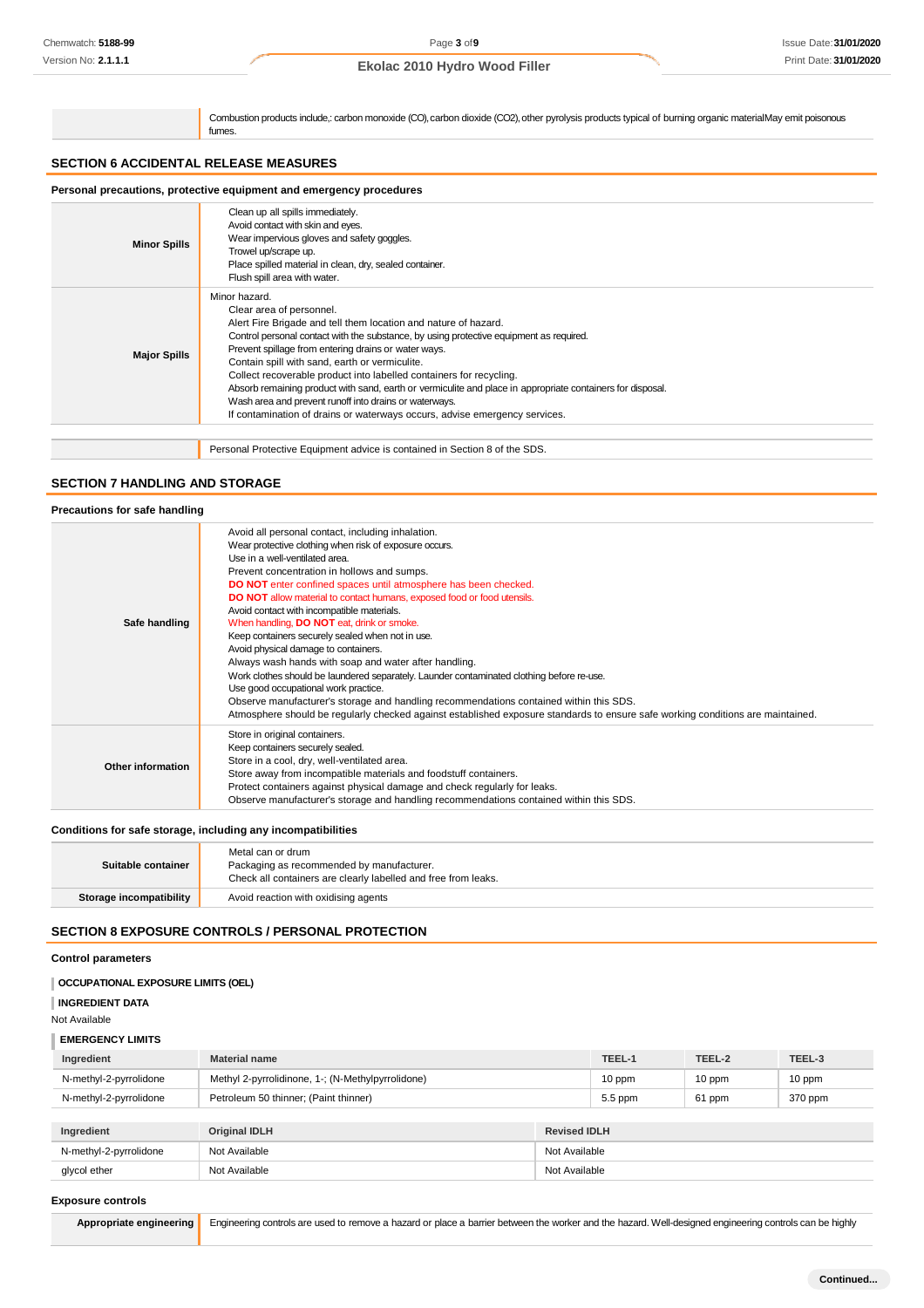| controls                   | effective in protecting workers and will typically be independent of worker interactions to provide this high level of protection.<br>The basic types of engineering controls are:<br>Process controls which involve changing the way a job activity or process is done to reduce the risk.<br>Enclosure and/or isolation of emission source which keeps a selected hazard "physically" away from the worker and ventilation that strategically "adds" and<br>"removes" air in the work environment. Ventilation can remove or dilute an air contaminant if designed properly. The design of a ventilation system must match<br>the particular process and chemical or contaminant in use.<br>Employers may need to use multiple types of controls to prevent employee overexposure.<br>General exhaust is adequate under normal operating conditions. If risk of overexposure exists, wear SAA approved respirator. Correct fit is essential to obtain<br>adequate protection. Provide adequate ventilation in warehouse or closed storage areas. Air contaminants generated in the workplace possess varying<br>"escape" velocities which, in turn, determine the "capture velocities" of fresh circulating air required to effectively remove the contaminant.<br>Type of Contaminant:<br>Air Speed:<br>0.25-0.5 m/s (50-100<br>solvent, vapours, degreasing etc., evaporating from tank (in still air)<br>f/min)<br>aerosols, fumes from pouring operations, intermittent container filling, low speed conveyer transfers, welding, spray drift, plating<br>0.5-1 m/s (100-200<br>acid fumes, pickling (released at low velocity into zone of active generation)<br>f/min.)<br>direct spray, spray painting in shallow booths, drum filling, conveyer loading, crusher dusts, gas discharge (active generation into<br>1-2.5 m/s (200-500 |                                    |                                              |  |
|----------------------------|-----------------------------------------------------------------------------------------------------------------------------------------------------------------------------------------------------------------------------------------------------------------------------------------------------------------------------------------------------------------------------------------------------------------------------------------------------------------------------------------------------------------------------------------------------------------------------------------------------------------------------------------------------------------------------------------------------------------------------------------------------------------------------------------------------------------------------------------------------------------------------------------------------------------------------------------------------------------------------------------------------------------------------------------------------------------------------------------------------------------------------------------------------------------------------------------------------------------------------------------------------------------------------------------------------------------------------------------------------------------------------------------------------------------------------------------------------------------------------------------------------------------------------------------------------------------------------------------------------------------------------------------------------------------------------------------------------------------------------------------------------------------------------------------------------------------------------------------------|------------------------------------|----------------------------------------------|--|
|                            | zone of rapid air motion)<br>grinding, abrasive blasting, tumbling, high speed wheel generated dusts (released at high initial velocity into zone of very high rapid<br>air motion).                                                                                                                                                                                                                                                                                                                                                                                                                                                                                                                                                                                                                                                                                                                                                                                                                                                                                                                                                                                                                                                                                                                                                                                                                                                                                                                                                                                                                                                                                                                                                                                                                                                          |                                    | f/min)<br>2.5-10 m/s (500-2000<br>$f/min.$ ) |  |
|                            | Within each range the appropriate value depends on:                                                                                                                                                                                                                                                                                                                                                                                                                                                                                                                                                                                                                                                                                                                                                                                                                                                                                                                                                                                                                                                                                                                                                                                                                                                                                                                                                                                                                                                                                                                                                                                                                                                                                                                                                                                           |                                    |                                              |  |
|                            | Lower end of the range                                                                                                                                                                                                                                                                                                                                                                                                                                                                                                                                                                                                                                                                                                                                                                                                                                                                                                                                                                                                                                                                                                                                                                                                                                                                                                                                                                                                                                                                                                                                                                                                                                                                                                                                                                                                                        | Upper end of the range             |                                              |  |
|                            | 1: Room air currents minimal or favourable to capture                                                                                                                                                                                                                                                                                                                                                                                                                                                                                                                                                                                                                                                                                                                                                                                                                                                                                                                                                                                                                                                                                                                                                                                                                                                                                                                                                                                                                                                                                                                                                                                                                                                                                                                                                                                         | 1: Disturbing room air currents    |                                              |  |
|                            | 2: Contaminants of low toxicity or of nuisance value only                                                                                                                                                                                                                                                                                                                                                                                                                                                                                                                                                                                                                                                                                                                                                                                                                                                                                                                                                                                                                                                                                                                                                                                                                                                                                                                                                                                                                                                                                                                                                                                                                                                                                                                                                                                     | 2: Contaminants of high toxicity   |                                              |  |
|                            | 3: Intermittent, low production.                                                                                                                                                                                                                                                                                                                                                                                                                                                                                                                                                                                                                                                                                                                                                                                                                                                                                                                                                                                                                                                                                                                                                                                                                                                                                                                                                                                                                                                                                                                                                                                                                                                                                                                                                                                                              | 3: High production, heavy use      |                                              |  |
|                            | 4: Large hood or large air mass in motion                                                                                                                                                                                                                                                                                                                                                                                                                                                                                                                                                                                                                                                                                                                                                                                                                                                                                                                                                                                                                                                                                                                                                                                                                                                                                                                                                                                                                                                                                                                                                                                                                                                                                                                                                                                                     | 4: Small hood - local control only |                                              |  |
|                            | Simple theory shows that air velocity falls rapidly with distance away from the opening of a simple extraction pipe. Velocity generally decreases with the square<br>of distance from the extraction point (in simple cases). Therefore the air speed at the extraction point should be adjusted, accordingly, after reference to<br>distance from the contaminating source. The air velocity at the extraction fan, for example, should be a minimum of 1-2 m/s (200-400 f/min.) for extraction of<br>solvents generated in a tank 2 meters distant from the extraction point. Other mechanical considerations, producing performance deficits within the extraction<br>apparatus, make it essential that theoretical air velocities are multiplied by factors of 10 or more when extraction systems are installed or used.                                                                                                                                                                                                                                                                                                                                                                                                                                                                                                                                                                                                                                                                                                                                                                                                                                                                                                                                                                                                                  |                                    |                                              |  |
| <b>Personal protection</b> |                                                                                                                                                                                                                                                                                                                                                                                                                                                                                                                                                                                                                                                                                                                                                                                                                                                                                                                                                                                                                                                                                                                                                                                                                                                                                                                                                                                                                                                                                                                                                                                                                                                                                                                                                                                                                                               |                                    |                                              |  |
| Eye and face protection    | Safety glasses with side shields<br>Chemical goggles.<br>Contact lenses may pose a special hazard; soft contact lenses may absorb and concentrate irritants. A written policy document, describing the wearing of<br>lenses or restrictions on use, should be created for each workplace or task. This should include a review of lens absorption and adsorption for the class of<br>chemicals in use and an account of injury experience. Medical and first-aid personnel should be trained in their removal and suitable equipment should be<br>readily available. In the event of chemical exposure, begin eye irrigation immediately and remove contact lens as soon as practicable. Lens should be removed<br>at the first signs of eye redness or irritation - lens should be removed in a clean environment only after workers have washed hands thoroughly. [CDC NIOSH<br>Current Intelligence Bulletin 59], [AS/NZS 1336 or national equivalent]                                                                                                                                                                                                                                                                                                                                                                                                                                                                                                                                                                                                                                                                                                                                                                                                                                                                                     |                                    |                                              |  |
| <b>Skin protection</b>     | See Hand protection below                                                                                                                                                                                                                                                                                                                                                                                                                                                                                                                                                                                                                                                                                                                                                                                                                                                                                                                                                                                                                                                                                                                                                                                                                                                                                                                                                                                                                                                                                                                                                                                                                                                                                                                                                                                                                     |                                    |                                              |  |
| Hands/feet protection      | ▶ Wear chemical protective gloves, e.g. PVC.<br>" Wear safety footwear or safety gumboots, e.g. Rubber                                                                                                                                                                                                                                                                                                                                                                                                                                                                                                                                                                                                                                                                                                                                                                                                                                                                                                                                                                                                                                                                                                                                                                                                                                                                                                                                                                                                                                                                                                                                                                                                                                                                                                                                        |                                    |                                              |  |
| <b>Body protection</b>     | See Other protection below                                                                                                                                                                                                                                                                                                                                                                                                                                                                                                                                                                                                                                                                                                                                                                                                                                                                                                                                                                                                                                                                                                                                                                                                                                                                                                                                                                                                                                                                                                                                                                                                                                                                                                                                                                                                                    |                                    |                                              |  |
| Other protection           | ۰.<br>Overalls.<br>P.V.C. apron.<br>Barrier cream.<br>Skin cleansing cream.<br>Eye wash unit.                                                                                                                                                                                                                                                                                                                                                                                                                                                                                                                                                                                                                                                                                                                                                                                                                                                                                                                                                                                                                                                                                                                                                                                                                                                                                                                                                                                                                                                                                                                                                                                                                                                                                                                                                 |                                    |                                              |  |
| <b>Thermal hazards</b>     | Not Available                                                                                                                                                                                                                                                                                                                                                                                                                                                                                                                                                                                                                                                                                                                                                                                                                                                                                                                                                                                                                                                                                                                                                                                                                                                                                                                                                                                                                                                                                                                                                                                                                                                                                                                                                                                                                                 |                                    |                                              |  |
|                            |                                                                                                                                                                                                                                                                                                                                                                                                                                                                                                                                                                                                                                                                                                                                                                                                                                                                                                                                                                                                                                                                                                                                                                                                                                                                                                                                                                                                                                                                                                                                                                                                                                                                                                                                                                                                                                               |                                    |                                              |  |

# Recommended material(s) **Respiratory Respiratory protection**

Glove selection is based on a modified presentation of the:<br>"Forsberg Clothing Performance Index".

The effect(s) of the following substance(s) are taken into account in the *computer-*

| <b>Material</b> | <b>CPI</b> |
|-----------------|------------|
| <b>BUTYL</b>    | C          |
| NATURAL RUBBER  | C          |
| PE/EVAL/PE      | С          |
| <b>PVA</b>      | C          |

\* CPI - Chemwatch Performance Index

**GLOVE SELECTION INDEX**<br>
Glove selection is based on a modified presentation of the:<br> **CROWE** SERIEGEN CROWER CROWER TO THE CROWER CROWER TO THE CROWER CROWER CROWER CROWER CROWER CROWER CROWER CROWER

*"***Forsberg Clothing Performance Index".** Where the concentration of gas/particulates in the breathing zone, approaches orexceeds the The enectisy of the individual substance(s) are taken mid account in the **computer-** "Exposure Standard" (or ES), respiratory protection is required.<br>Opgree of protection varies with both face-piece and Class of filter; th Ekolac 2010 Hydro Wood Filler varies with Type offilter.

| <b>Required Minimum</b><br><b>Protection Factor</b> | Half-Face<br>Respirator | <b>Full-Face</b><br>Respirator     | <b>Powered Air</b><br>Respirator        |
|-----------------------------------------------------|-------------------------|------------------------------------|-----------------------------------------|
| up to $10 \times ES$                                | AK-AUS P2               | ٠                                  | AK-PAPR-AUS /<br>Class 1 P <sub>2</sub> |
| up to $50 \times ES$                                | ۰                       | AK-AUS / Class<br>1 P <sub>2</sub> | ۰                                       |
| up to $100 \times ES$                               | ۰                       | AK-2 P2                            | AK-PAPR-2 P2 ^                          |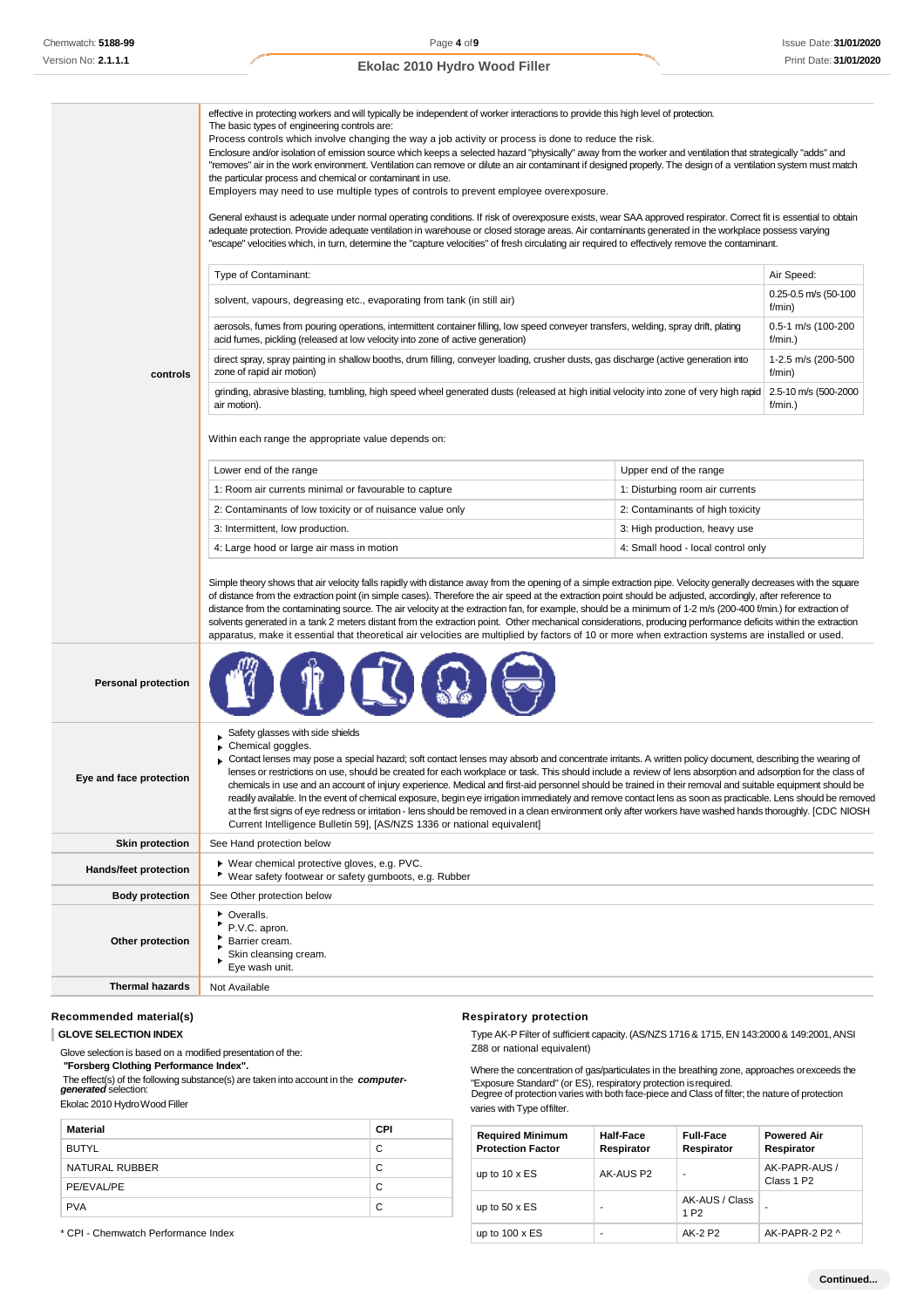A: Best Selection <br>
B: Satisfactory; may degrade after 4 hours continuous immersion <br>
A(All classes

\* Where the glove is to be used on a short term, casual or infrequent basis, factors such as "feel" or convenience (e.g. disposability), may dictate a choice of gloves which might otherwise be unsuitable following long-term or frequent use. A qualified practitioner should be consulted.

#### **SECTION 9 PHYSICAL AND CHEMICAL PROPERTIES**

## **Information on basic physical and chemical properties**

B: Satisfactory; may degrade after 4 hours continuous immersion and the same of A(All classes) = Organic vapours, B AUS or B1 = Acid gasses, B2 = Acid gas or hydrogen cyanide(HCN), E = Sulfur dioxide(SO2), G = C: Poor to D C: Poor to Dangerous Choice for other than short term immersion cyanide(HCN), B3 = Acid gas or hydrogen cyanide(HCN), E = Sulfur dioxide(SO2), G = **NOTE**: As a series of factors will influence the actual performance of the glove, a final **Agricultural chemicals, K = Ammonia(NH3)**, Hg = Mercury, NO = Oxides of nitrogen, MB = selection must be based on detailed observation. - Methyl bromide, AX= Low boiling point organic compounds(below 65 degC)

| Appearance                                      | Coloured paste; mixes with water. |                                                   |                |
|-------------------------------------------------|-----------------------------------|---------------------------------------------------|----------------|
|                                                 |                                   |                                                   |                |
| <b>Physical state</b>                           | Non Slump Paste                   | Relative density (Water = $1$ )                   | $-1.16$        |
| Odour                                           | Not Available                     | <b>Partition coefficient</b><br>n-octanol / water | Not Available  |
| <b>Odour threshold</b>                          | Not Available                     | Auto-ignition temperature<br>$(^{\circ}C)$        | Not Available  |
| pH (as supplied)                                | Not Available                     | Decomposition<br>temperature                      | Not Available  |
| Melting point/freezing<br>point (°C)            | Not Available                     | Viscosity (cSt)                                   | Not Available  |
| Initial boiling point and<br>boiling range (°C) | Not Available                     | Molecular weight (g/mol)                          | Not Applicable |
| Flash point (°C)                                | >100                              | <b>Taste</b>                                      | Not Available  |
| <b>Evaporation rate</b>                         | Not Available                     | <b>Explosive properties</b>                       | Not Available  |
| Flammability                                    | Not Applicable                    | <b>Oxidising properties</b>                       | Not Available  |
| <b>Upper Explosive Limit (%)</b>                | Not Available                     | Surface Tension (dyn/cm or<br>$mN/m$ )            | Not Available  |
| Lower Explosive Limit (%)                       | Not Available                     | <b>Volatile Component (%vol)</b>                  | $2 - 6$        |
| Vapour pressure (kPa)                           | Not Available                     | Gas group                                         | Not Available  |
| Solubility in water (g/L)                       | Miscible                          | pH as a solution (1%)                             | Not Available  |
| Vapour density $(Air = 1)$                      | Not Available                     | VOC g/L                                           | Not Available  |

# **SECTION 10 STABILITY AND REACTIVITY**

| Reactivity                                 | See section 7                                                             |
|--------------------------------------------|---------------------------------------------------------------------------|
| <b>Chemical stability</b>                  | Product is considered stable and hazardous polymerisation will not occur. |
| Possibility of hazardous<br>reactions      | See section 7                                                             |
| <b>Conditions to avoid</b>                 | See section 7                                                             |
| Incompatible materials                     | See section 7                                                             |
| <b>Hazardous decomposition</b><br>products | See section 5                                                             |

# **SECTION 11 TOXICOLOGICAL INFORMATION**

#### **Information on toxicological effects**

| Inhaled                | The material is not thought to produce adverse health effects or irritation of the respiratory tract (as classified by EC Directives using animal models).<br>Nevertheless, good hygiene practice requires that exposure be kept to a minimum and that suitable control measures be used in an occupational setting.                                                                                                                                                                                                                                                                                                                        |                   |  |
|------------------------|---------------------------------------------------------------------------------------------------------------------------------------------------------------------------------------------------------------------------------------------------------------------------------------------------------------------------------------------------------------------------------------------------------------------------------------------------------------------------------------------------------------------------------------------------------------------------------------------------------------------------------------------|-------------------|--|
| Ingestion              | The material has NOT been classified by EC Directives or other classification systems as "harmful by ingestion". This is because of the lack of corroborating<br>animal or humanevidence.                                                                                                                                                                                                                                                                                                                                                                                                                                                   |                   |  |
| <b>Skin Contact</b>    | The material is not thought to produce adverse health effects or skin irritation following contact (as classified by EC Directives using animal models).<br>Nevertheless, good hygiene practice requires that exposure be kept to a minimum and that suitable gloves be used in an occupational setting.<br>Open cuts, abraded or irritated skin should not be exposed to this material<br>Entry into the blood-stream, through, for example, cuts, abrasions or lesions, may produce systemic injury with harmful effects. Examine the skin prior to the use<br>of the material and ensure that any external damage is suitably protected. |                   |  |
| Eye                    | Although the material is not thought to be an irritant (as classified by EC Directives), direct contact with the eye may produce transient discomfort<br>characterised by tearing or conjunctival redness (as with windburn).                                                                                                                                                                                                                                                                                                                                                                                                               |                   |  |
| Chronic                | Ample evidence exists, from results in experimentation, that developmental disorders are directly caused by human exposure to the material.<br>Substance accumulation, in the human body, may occur and may cause some concern following repeated or long-term occupational exposure.<br>The teratogenic potential, subchronic and long term inhalation toxicity of N-methyl-2-pyrrolidone (NMP has been studied in rats. No evidence of nephrotoxicity<br>was seen.<br>No carcinogenic effects were observed. Very high doses are embryotoxic to rats and mice. Reproductive effects have been reported in animals.                        |                   |  |
|                        |                                                                                                                                                                                                                                                                                                                                                                                                                                                                                                                                                                                                                                             |                   |  |
| Ekolac 2010 Hydro Wood | <b>TOXICITY</b>                                                                                                                                                                                                                                                                                                                                                                                                                                                                                                                                                                                                                             | <b>IRRITATION</b> |  |
| <b>Filler</b>          | Not Available                                                                                                                                                                                                                                                                                                                                                                                                                                                                                                                                                                                                                               | Not Available     |  |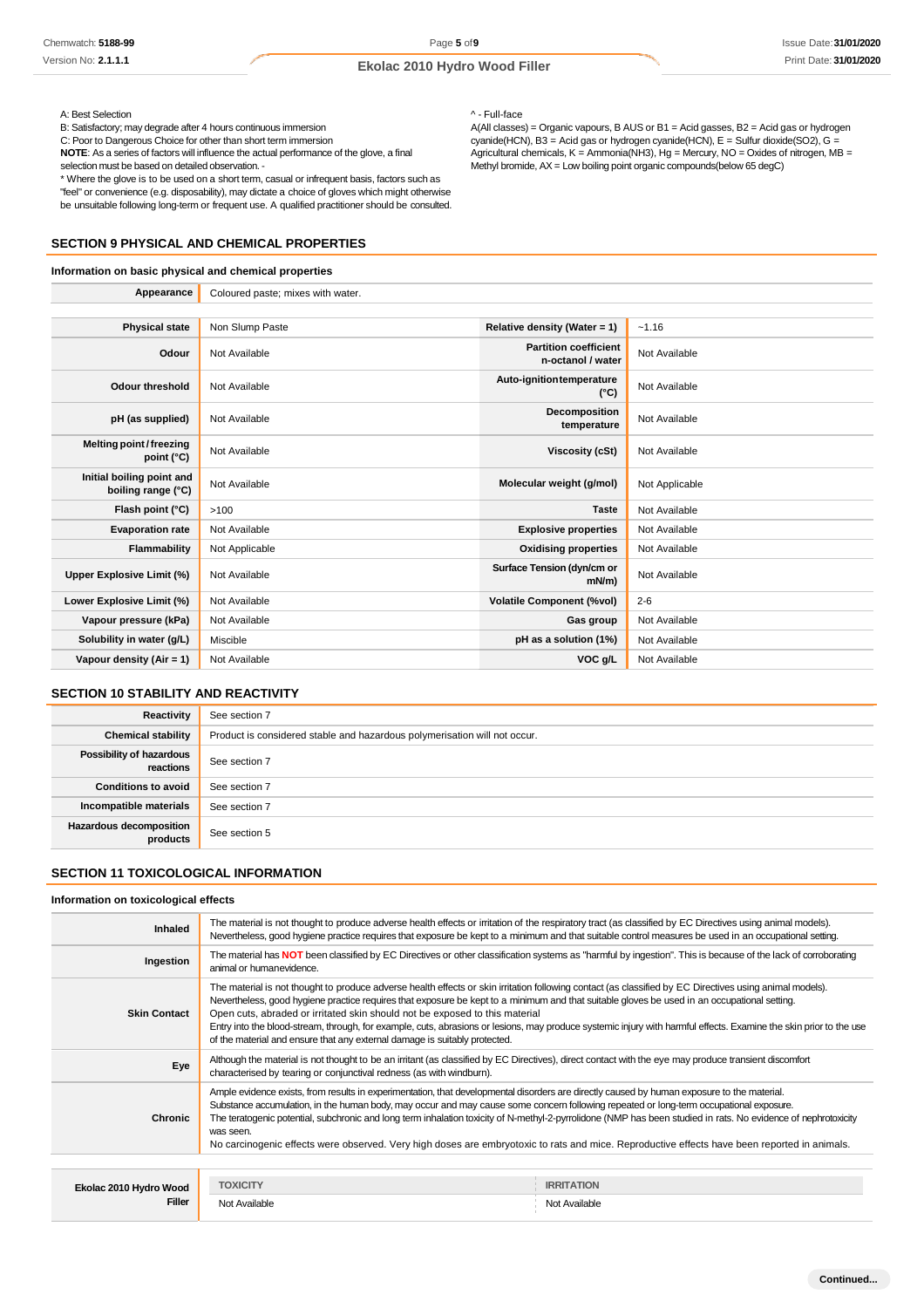# **Ekolac 2010 Hydro Wood Filler** Print Date: **31/01/2020**

|                                   | <b>TOXICITY</b>                                                                                                                                                                                                                                                                                                                                                                                                                                                                                                                                                                                                                                                                                                                                                                                                                                                                                                                                                                                                                                                                                                                                                                                                                                                                                                                                                                                                                                                                                                                                                                                                                                                                                                                                                                                                                                                                                                                                                                                                                                                                                                                                                                                                                                                                                                                                                                                                                                                                                                                                                                                                                                                                                                                                                                                                                                                                                                                                                                                                                                                                                                                                                                                                                                                                                                                                                                                                                                                                                                                                                                                                                                                                                                                                                                                                                                                                                                                                                                                                                                                                                                                                                                                                                                                                                                                                                                                                                                                                                                                                                                                                                                                                                                                                                                                                                                                                                                                                                                                                                                                                                         | <b>IRRITATION</b>                                                                                                                                                                                                                                                                                                                                                                                                                                                                                                                                                                                                                                                                                                                                                                                                                                                                                                                                                                                                                                                                                                                                                                                                                                                                                                                                                                                                                                                                                                                                                                                                                                                                                                                                                 |  |
|-----------------------------------|---------------------------------------------------------------------------------------------------------------------------------------------------------------------------------------------------------------------------------------------------------------------------------------------------------------------------------------------------------------------------------------------------------------------------------------------------------------------------------------------------------------------------------------------------------------------------------------------------------------------------------------------------------------------------------------------------------------------------------------------------------------------------------------------------------------------------------------------------------------------------------------------------------------------------------------------------------------------------------------------------------------------------------------------------------------------------------------------------------------------------------------------------------------------------------------------------------------------------------------------------------------------------------------------------------------------------------------------------------------------------------------------------------------------------------------------------------------------------------------------------------------------------------------------------------------------------------------------------------------------------------------------------------------------------------------------------------------------------------------------------------------------------------------------------------------------------------------------------------------------------------------------------------------------------------------------------------------------------------------------------------------------------------------------------------------------------------------------------------------------------------------------------------------------------------------------------------------------------------------------------------------------------------------------------------------------------------------------------------------------------------------------------------------------------------------------------------------------------------------------------------------------------------------------------------------------------------------------------------------------------------------------------------------------------------------------------------------------------------------------------------------------------------------------------------------------------------------------------------------------------------------------------------------------------------------------------------------------------------------------------------------------------------------------------------------------------------------------------------------------------------------------------------------------------------------------------------------------------------------------------------------------------------------------------------------------------------------------------------------------------------------------------------------------------------------------------------------------------------------------------------------------------------------------------------------------------------------------------------------------------------------------------------------------------------------------------------------------------------------------------------------------------------------------------------------------------------------------------------------------------------------------------------------------------------------------------------------------------------------------------------------------------------------------------------------------------------------------------------------------------------------------------------------------------------------------------------------------------------------------------------------------------------------------------------------------------------------------------------------------------------------------------------------------------------------------------------------------------------------------------------------------------------------------------------------------------------------------------------------------------------------------------------------------------------------------------------------------------------------------------------------------------------------------------------------------------------------------------------------------------------------------------------------------------------------------------------------------------------------------------------------------------------------------------------------------------------------------------------|-------------------------------------------------------------------------------------------------------------------------------------------------------------------------------------------------------------------------------------------------------------------------------------------------------------------------------------------------------------------------------------------------------------------------------------------------------------------------------------------------------------------------------------------------------------------------------------------------------------------------------------------------------------------------------------------------------------------------------------------------------------------------------------------------------------------------------------------------------------------------------------------------------------------------------------------------------------------------------------------------------------------------------------------------------------------------------------------------------------------------------------------------------------------------------------------------------------------------------------------------------------------------------------------------------------------------------------------------------------------------------------------------------------------------------------------------------------------------------------------------------------------------------------------------------------------------------------------------------------------------------------------------------------------------------------------------------------------------------------------------------------------|--|
|                                   | dermal (rat) LD50: >5000 mg/kg[1]                                                                                                                                                                                                                                                                                                                                                                                                                                                                                                                                                                                                                                                                                                                                                                                                                                                                                                                                                                                                                                                                                                                                                                                                                                                                                                                                                                                                                                                                                                                                                                                                                                                                                                                                                                                                                                                                                                                                                                                                                                                                                                                                                                                                                                                                                                                                                                                                                                                                                                                                                                                                                                                                                                                                                                                                                                                                                                                                                                                                                                                                                                                                                                                                                                                                                                                                                                                                                                                                                                                                                                                                                                                                                                                                                                                                                                                                                                                                                                                                                                                                                                                                                                                                                                                                                                                                                                                                                                                                                                                                                                                                                                                                                                                                                                                                                                                                                                                                                                                                                                                                       | *[Manufacturer]                                                                                                                                                                                                                                                                                                                                                                                                                                                                                                                                                                                                                                                                                                                                                                                                                                                                                                                                                                                                                                                                                                                                                                                                                                                                                                                                                                                                                                                                                                                                                                                                                                                                                                                                                   |  |
| N-methyl-2-pyrrolidone            | Inhalation (rat) LC50: 8300 ppm/4H <sup>[2]</sup>                                                                                                                                                                                                                                                                                                                                                                                                                                                                                                                                                                                                                                                                                                                                                                                                                                                                                                                                                                                                                                                                                                                                                                                                                                                                                                                                                                                                                                                                                                                                                                                                                                                                                                                                                                                                                                                                                                                                                                                                                                                                                                                                                                                                                                                                                                                                                                                                                                                                                                                                                                                                                                                                                                                                                                                                                                                                                                                                                                                                                                                                                                                                                                                                                                                                                                                                                                                                                                                                                                                                                                                                                                                                                                                                                                                                                                                                                                                                                                                                                                                                                                                                                                                                                                                                                                                                                                                                                                                                                                                                                                                                                                                                                                                                                                                                                                                                                                                                                                                                                                                       | Eye (rabbit): 100 mg - moderate                                                                                                                                                                                                                                                                                                                                                                                                                                                                                                                                                                                                                                                                                                                                                                                                                                                                                                                                                                                                                                                                                                                                                                                                                                                                                                                                                                                                                                                                                                                                                                                                                                                                                                                                   |  |
|                                   | Oral (rat) LD50: 3914 mg/kg] <sup>[2]</sup>                                                                                                                                                                                                                                                                                                                                                                                                                                                                                                                                                                                                                                                                                                                                                                                                                                                                                                                                                                                                                                                                                                                                                                                                                                                                                                                                                                                                                                                                                                                                                                                                                                                                                                                                                                                                                                                                                                                                                                                                                                                                                                                                                                                                                                                                                                                                                                                                                                                                                                                                                                                                                                                                                                                                                                                                                                                                                                                                                                                                                                                                                                                                                                                                                                                                                                                                                                                                                                                                                                                                                                                                                                                                                                                                                                                                                                                                                                                                                                                                                                                                                                                                                                                                                                                                                                                                                                                                                                                                                                                                                                                                                                                                                                                                                                                                                                                                                                                                                                                                                                                             |                                                                                                                                                                                                                                                                                                                                                                                                                                                                                                                                                                                                                                                                                                                                                                                                                                                                                                                                                                                                                                                                                                                                                                                                                                                                                                                                                                                                                                                                                                                                                                                                                                                                                                                                                                   |  |
| Legend:                           | 1. Value obtained from Europe ECHA Registered Substances - Acute toxicity 2.* Value obtained from manufacturer's SDS. Unless otherwise specified data                                                                                                                                                                                                                                                                                                                                                                                                                                                                                                                                                                                                                                                                                                                                                                                                                                                                                                                                                                                                                                                                                                                                                                                                                                                                                                                                                                                                                                                                                                                                                                                                                                                                                                                                                                                                                                                                                                                                                                                                                                                                                                                                                                                                                                                                                                                                                                                                                                                                                                                                                                                                                                                                                                                                                                                                                                                                                                                                                                                                                                                                                                                                                                                                                                                                                                                                                                                                                                                                                                                                                                                                                                                                                                                                                                                                                                                                                                                                                                                                                                                                                                                                                                                                                                                                                                                                                                                                                                                                                                                                                                                                                                                                                                                                                                                                                                                                                                                                                   |                                                                                                                                                                                                                                                                                                                                                                                                                                                                                                                                                                                                                                                                                                                                                                                                                                                                                                                                                                                                                                                                                                                                                                                                                                                                                                                                                                                                                                                                                                                                                                                                                                                                                                                                                                   |  |
|                                   | extracted from RTECS - Register of Toxic Effect of chemical Substances                                                                                                                                                                                                                                                                                                                                                                                                                                                                                                                                                                                                                                                                                                                                                                                                                                                                                                                                                                                                                                                                                                                                                                                                                                                                                                                                                                                                                                                                                                                                                                                                                                                                                                                                                                                                                                                                                                                                                                                                                                                                                                                                                                                                                                                                                                                                                                                                                                                                                                                                                                                                                                                                                                                                                                                                                                                                                                                                                                                                                                                                                                                                                                                                                                                                                                                                                                                                                                                                                                                                                                                                                                                                                                                                                                                                                                                                                                                                                                                                                                                                                                                                                                                                                                                                                                                                                                                                                                                                                                                                                                                                                                                                                                                                                                                                                                                                                                                                                                                                                                  |                                                                                                                                                                                                                                                                                                                                                                                                                                                                                                                                                                                                                                                                                                                                                                                                                                                                                                                                                                                                                                                                                                                                                                                                                                                                                                                                                                                                                                                                                                                                                                                                                                                                                                                                                                   |  |
| Ekolac 2010 Hydro Wood<br>Filler  | for N-methyl-2-pyrrolidone (NMP):<br>Acute toxicity: In rats, NMP is absorbed rapidly after inhalation, oral, and dermal administration, distributed throughout the organism, and eliminated<br>mainly by hydroxylation to polar compounds, which are excreted via urine. About 80% of the administered dose is excreted as NMP and NMP metabolites<br>within 24 h. A probably dose-dependent yellow coloration of the urine in rodents is observed. The major metabolite is 5-hydroxy-N-methyl-2-pyrrolidone.<br>hydroxylation to 5-hydroxy-N-methyl-2-pyrrolidone, which is further oxidized to N-methylsuccinimide; this intermediate is further hydroxylated to 2-hydroxy-<br>N-methylsuccinimide. These metabolites are all colourless. The excreted amounts of NMP metabolites in the urine after inhalation or oral intake<br>represented about 100% and 65% of the administered doses, respectively.<br>NMP has a low potential for skin irritation and a moderate potential for eye irritation in rabbits. Repeated daily doses of 450 mg/kg body weight<br>administered to the skin caused painful and severe haemorrhage and eschar formation in rabbits. These adverse effects have not been seen in workers<br>occupationally exposed to pure NMP, but they have been observed after dermal exposure to NMP used in cleaning processes. No sensitisation potential<br>has been observed.<br>In acute toxicity studies in rodents, NMP showed low toxicity. Uptake of oral, dermal, or inhaled acutely toxic doses causes functional disturbances and<br>depressions in the central nervous system. Local irritation effects were observed in the respiratory tract when NMP was inhaled and in the pyloric and<br>gastrointestinal tracts after oral administration. In humans, there was no irritative effect in the respiratory system after an 8-h exposure to 50 mg/m3.<br>Repeat dose toxicity: There is no clear toxicity profile of NMP after multiple administration. In a 28-day dietary study in rats, a compound-related<br>decrease in body weight gain was observed in males at 1234 mg/kg body weight and in females at 2268 mg/kg body weight. Testicular degeneration and<br>atrophy in males and thymic atrophy in females were observed at these dose levels. The no-observed-adverse-effect level (NOAEL) was 429 mg/kg body<br>and a decrease in lymphocyte count in both sexes were observed at 1028 mg/kg body weight. The NOAEL in this study was 514 mg/kg body weight. In<br>another rat study, daily dietary intake for 90 days caused decreased body weights at doses of 433 and 565 mg/kg body weight in males and females,<br>respectively. There were also neurobehavioural effects at these dose levels. The NOAELs in males and females were 169 and 217 mg/kg body weight,<br>respectively.<br>The toxicity profile after exposure to airborne NMP depends strongly on the ratio of vapour to aerosol and on the area of exposure (i.e., head-only or<br>levels. In most of the studies, the effects were not observed after a 4-week observation period.<br>In rats, exposure to 3000 mg NMP/m3 (head only) for 6 h/day, 5 days/week, for 13 weeks caused a decrease in body weight gain, an increase in<br>erythrocytes, haemoglobin, haematocrit, and mean corpuscular volume, decreased absolute testis weight, and cell loss in the germinal epithelium of the<br>testes. The NOAEL was 500 mg/m3.<br>There are no data in humans after repeated-dose exposure.<br>study.<br>Genotoxicity: The mutagenic potential of NMP is weak. Only a slight increase in the number of revertants was observed when tested in<br>a Salmonella assay with base-pair substitution strains. NMP has been shown to induce aneuploidy in yeast Saccharomyces cerevisiae cells. No<br>investigations regarding mutagenicity in humans were available.<br>h/day, 7 days/week, for a minimum of 100 days (pre-mating, mating, gestation, and lactation periods) resulted in a 7% decrease in fetal weight in the F1<br>offspring. A 4-11% transient, non-dose-dependent decrease was observed in the average pup weight at all exposure levels tested (41, 206, and 478<br>$mg/m3$ ).<br>toxicity (decreased body weight gain) was 237 mg/kg body weight.<br>Inhalation studies in rats (whole-body exposure) demonstrated developmental toxicity as increased preimplantation loss without significant effect on<br>the NOAEL for maternal effects was 100 mg/m3, and the NOAEL for developmental effects was 360 mg/m3.<br>A tolerable inhalation concentration, 0.3 mg/m3, based on mortality and organ damage, is expected to be protective against any possible reproductive<br>toxicity. Similarly, an oral tolerable intake of 0.6 mg/kg body weight per day, based on a 90-day study, is expected to provide adequate protection against<br>possible reproductive effects. Because of non-existent data on the exposure of the general population and very limited information on occupational<br>exposure, no meaningful risk characterisation can be performed | Studies in humans show comparable results. Dermal penetration through human skin has been shown to be very rapid. NMP is rapidly biotransformed by<br>weight in males and 1548 mg/kg body weight in females. In a 28-day intubation study in rats, a dose-dependent increase in relative liver and kidney weights<br>whole-body exposure). Because of higher skin absorption for the aerosol, uptake is higher in animals exposed to aerosol than in those exposed to vapour at<br>similar concentrations. Studies in female rats exposed head only to 1000 mg/m3 showed only minor nasal irritation, but massive mortality and severe effects<br>on major organs were observed when the females were whole-body exposed to the same concentration of coarse droplets at high relative humidity. Several<br>studies in rats following repeated exposure to NMP at concentrations between 100 and 1000 mg/m3 have shown systemic toxicity effects at the lower dose<br>Carcinogenicity: NMP did not show any clear evidence for carcinogenicity in rats exposed to concentrations up to 400 mg/m3 in a long-term inhalation<br>Reproductive toxicity: In a two-generation reproduction study in rats, whole-body exposure of both males and females to 478 mg/m3 of NMP vapour for 6<br>Developmental toxicity: When NMP was administered dermally, developmental toxicity was registered in rats at 750 mg/kg body weight. The observed<br>effects were increased preimplantation losses, decreased fetal weights, and delayed ossification. The NOAEL for both developmental effects and maternal<br>implantation rate or number of live fetuses at 680 mg/m3 and behavioural developmental toxicity at 622 mg/m3. In an inhalation study (whole-body exposure), |  |
| <b>N-METHYL-</b><br>2-PYRROLIDONE | as reactive airways dysfunction syndrome (RADS) which can occur following exposure to high levels of highly irritating compound. Key criteria for the<br>within minutes to hours of a documented exposure to the irritant. A reversible airflow pattern, on spirometry, with the presence of moderate to severe<br>of and duration of exposure to the irritating substance. Industrial bronchitis, on the other hand, is a disorder that occurs as result of exposure due to high<br>concentrations of irritating substance (often particulate in nature) and is completely reversible after exposure ceases. The disorder is characterised by<br>dyspnea, cough and mucus production.<br>for N-methyl-2-pyrrolidone (NMP):<br>Acute toxicity: In rats, NMP is absorbed rapidly after inhalation, oral, and dermal administration, distributed throughout the organism, and eliminated<br>mainly by hydroxylation to polar compounds, which are excreted via urine. About 80% of the administered dose is excreted as NMP and NMP metabolites<br>within 24 h. A probably dose-dependent yellow coloration of the urine in rodents is observed. The major metabolite is 5-hydroxy-N-methyl-2-pyrrolidone.<br>hydroxylation to 5-hydroxy-N-methyl-2-pyrrolidone, which is further oxidized to N-methylsuccinimide; this intermediate is further hydroxylated to 2-hydroxy-<br>N-methylsuccinimide. These metabolites are all colourless. The excreted amounts of NMP metabolites in the urine after inhalation or oral intake<br>represented about 100% and 65% of the administered doses, respectively.<br>NMP has a low potential for skin irritation and a moderate potential for eye irritation in rabbits. Repeated daily doses of 450 mg/kg body weight                                                                                                                                                                                                                                                                                                                                                                                                                                                                                                                                                                                                                                                                                                                                                                                                                                                                                                                                                                                                                                                                                                                                                                                                                                                                                                                                                                                                                                                                                                                                                                                                                                                                                                                                                                                                                                                                                                                                                                                                                                                                                                                                                                                                                                                                                                                                                                                                                                                                                                                                                                                                                                                                                                                                                                                                                                                                                                                                                                                                                                                                                                                                                                                                                                                                                                                                             | Asthma-like symptoms may continue for months or even years after exposure to the material ceases. This may be due to a non-allergenic condition known<br>diagnosis of RADS include the absence of preceding respiratory disease, in a non-atopic individual, with abrupt onset of persistent asthma-like symptoms<br>bronchial hyperreactivity on methacholine challenge testing and the lack of minimal lymphocytic inflammation, without eosinophilia, have also been included<br>in the criteria for diagnosis of RADS. RADS (or asthma) following an irritating inhalation is an infrequent disorder with rates related to the concentration<br>Studies in humans show comparable results. Dermal penetration through human skin has been shown to be very rapid. NMP is rapidly biotransformed by                                                                                                                                                                                                                                                                                                                                                                                                                                                                                                                                                                                                                                                                                                                                                                                                                                                                                                                                                            |  |

administered to the skin caused painful and severe haemorrhage and eschar formation in rabbits. These adverse effects have not been seen in workers occupationally exposed to pure NMP, but they have been observed after dermal exposure to NMP used in cleaning processes. No sensitisation potential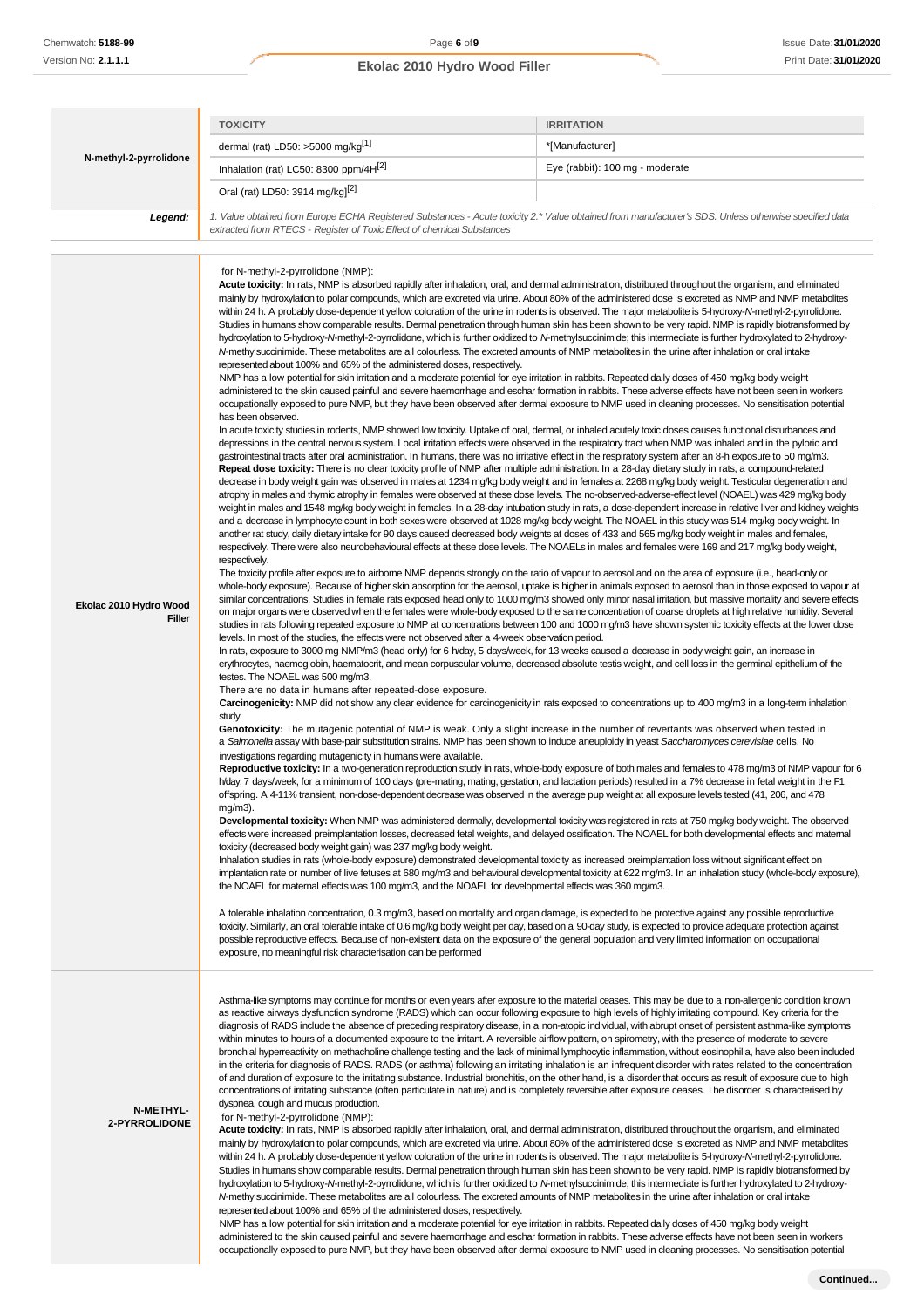| has been observed.<br>In acute toxicity studies in rodents, NMP showed low toxicity. Uptake of oral, dermal, or inhaled acutely toxic doses causes functional disturbances and<br>depressions in the central nervous system. Local irritation effects were observed in the respiratory tract when NMP was inhaled and in the pyloric and<br>gastrointestinal tracts after oral administration. In humans, there was no irritative effect in the respiratory system after an 8-h exposure to 50 mg/m3.<br>Repeat dose toxicity: There is no clear toxicity profile of NMP after multiple administration. In a 28-day dietary study in rats, a compound-related<br>decrease in body weight gain was observed in males at 1234 mg/kg body weight and in females at 2268 mg/kg body weight. Testicular degeneration and<br>atrophy in males and thymic atrophy in females were observed at these dose levels. The no-observed-adverse-effect level (NOAEL) was 429 mg/kg body<br>weight in males and 1548 mg/kg body weight in females. In a 28-day intubation study in rats, a dose-dependent increase in relative liver and kidney weights<br>and a decrease in lymphocyte count in both sexes were observed at 1028 mg/kg body weight. The NOAEL in this study was 514 mg/kg body weight. In<br>another rat study, daily dietary intake for 90 days caused decreased body weights at doses of 433 and 565 mg/kg body weight in males and females,<br>respectively. There were also neurobehavioural effects at these dose levels. The NOAELs in males and females were 169 and 217 mg/kg body weight,<br>respectively.<br>The toxicity profile after exposure to airborne NMP depends strongly on the ratio of vapour to aerosol and on the area of exposure (i.e., head-only or<br>whole-body exposure). Because of higher skin absorption for the aerosol, uptake is higher in animals exposed to aerosol than in those exposed to vapour at<br>similar concentrations. Studies in female rats exposed head only to 1000 mg/m3 showed only minor nasal irritation, but massive mortality and severe effects<br>on major organs were observed when the females were whole-body exposed to the same concentration of coarse droplets at high relative humidity. Several<br>studies in rats following repeated exposure to NMP at concentrations between 100 and 1000 mg/m3 have shown systemic toxicity effects at the lower dose<br>levels. In most of the studies, the effects were not observed after a 4-week observation period.<br>In rats, exposure to 3000 mg NMP/m3 (head only) for 6 h/day, 5 days/week, for 13 weeks caused a decrease in body weight gain, an increase in<br>erythrocytes, haemoglobin, haematocrit, and mean corpuscular volume, decreased absolute testis weight, and cell loss in the germinal epithelium of the<br>testes. The NOAEL was 500 mg/m3.<br>There are no data in humans after repeated-dose exposure.<br>Carcinogenicity: NMP did not show any clear evidence for carcinogenicity in rats exposed to concentrations up to 400 mg/m3 in a long-term inhalation<br>study.<br>Genotoxicity: The mutagenic potential of NMP is weak. Only a slight increase in the number of revertants was observed when tested in<br>a Salmonella assay with base-pair substitution strains. NMP has been shown to induce aneuploidy in yeast Saccharomyces cerevisiae cells. No<br>investigations regarding mutagenicity in humans were available.<br>Reproductive toxicity: In a two-generation reproduction study in rats, whole-body exposure of both males and females to 478 mg/m3 of NMP vapour for 6<br>h/day, 7 days/week, for a minimum of 100 days (pre-mating, mating, gestation, and lactation periods) resulted in a 7% decrease in fetal weight in the F1<br>offspring. A 4-11% transient, non-dose-dependent decrease was observed in the average pup weight at all exposure levels tested (41, 206, and 478<br>$mq/m3$ ).<br>Developmental toxicity: When NMP was administered demally, developmental toxicity was registered in rats at 750 mg/kg body weight. The observed<br>effects were increased preimplantation losses, decreased fetal weights, and delayed ossification. The NOAEL for both developmental effects and maternal<br>toxicity (decreased body weight gain) was 237 mg/kg body weight.<br>Inhalation studies in rats (whole-body exposure) demonstrated developmental toxicity as increased preimplantation loss without significant effect on<br>implantation rate or number of live fetuses at 680 mg/m3 and behavioural developmental toxicity at 622 mg/m3. In an inhalation study (whole-body exposure),<br>the NOAEL for maternal effects was 100 mg/m3, and the NOAEL for developmental effects was 360 mg/m3. |
|-------------------------------------------------------------------------------------------------------------------------------------------------------------------------------------------------------------------------------------------------------------------------------------------------------------------------------------------------------------------------------------------------------------------------------------------------------------------------------------------------------------------------------------------------------------------------------------------------------------------------------------------------------------------------------------------------------------------------------------------------------------------------------------------------------------------------------------------------------------------------------------------------------------------------------------------------------------------------------------------------------------------------------------------------------------------------------------------------------------------------------------------------------------------------------------------------------------------------------------------------------------------------------------------------------------------------------------------------------------------------------------------------------------------------------------------------------------------------------------------------------------------------------------------------------------------------------------------------------------------------------------------------------------------------------------------------------------------------------------------------------------------------------------------------------------------------------------------------------------------------------------------------------------------------------------------------------------------------------------------------------------------------------------------------------------------------------------------------------------------------------------------------------------------------------------------------------------------------------------------------------------------------------------------------------------------------------------------------------------------------------------------------------------------------------------------------------------------------------------------------------------------------------------------------------------------------------------------------------------------------------------------------------------------------------------------------------------------------------------------------------------------------------------------------------------------------------------------------------------------------------------------------------------------------------------------------------------------------------------------------------------------------------------------------------------------------------------------------------------------------------------------------------------------------------------------------------------------------------------------------------------------------------------------------------------------------------------------------------------------------------------------------------------------------------------------------------------------------------------------------------------------------------------------------------------------------------------------------------------------------------------------------------------------------------------------------------------------------------------------------------------------------------------------------------------------------------------------------------------------------------------------------------------------------------------------------------------------------------------------------------------------------------------------------------------------------------------------------------------------------------------------------------------------------------------------------------------------------------------------------------------------------------------------------------------------------------------------------------------------------------------------------------------------------------------------------------------------------------------------------------------------------------------------------------------------------------------------------------------------------------------------------------------------------------------------------------------------------------------------------------------------------------------|
| A tolerable inhalation concentration, 0.3 mg/m3, based on mortality and organ damage, is expected to be protective against any possible reproductive<br>toxicity. Similarly, an oral tolerable intake of 0.6 mg/kg body weight per day, based on a 90-day study, is expected to provide adequate protection against<br>possible reproductive effects. Because of non-existent data on the exposure of the general population and very limited information on occupational<br>exposure, no meaningful risk characterisation can be performed                                                                                                                                                                                                                                                                                                                                                                                                                                                                                                                                                                                                                                                                                                                                                                                                                                                                                                                                                                                                                                                                                                                                                                                                                                                                                                                                                                                                                                                                                                                                                                                                                                                                                                                                                                                                                                                                                                                                                                                                                                                                                                                                                                                                                                                                                                                                                                                                                                                                                                                                                                                                                                                                                                                                                                                                                                                                                                                                                                                                                                                                                                                                                                                                                                                                                                                                                                                                                                                                                                                                                                                                                                                                                                                                                                                                                                                                                                                                                                                                                                                                                                                                                                                                                                         |

| <b>Acute Toxicity</b>                       | N                   | Carcinogenicity                 | ∾                                                                     |
|---------------------------------------------|---------------------|---------------------------------|-----------------------------------------------------------------------|
| <b>Skin Irritation/Corrosion</b>            | $\scriptstyle\circ$ | Reproductivity                  | $\checkmark$                                                          |
| Serious Eye<br>Damage/Irritation            | N                   | <b>STOT - Single Exposure</b>   | ∾                                                                     |
| <b>Respiratory or Skin</b><br>sensitisation | $\circlearrowright$ | <b>STOT - Repeated Exposure</b> | ∾                                                                     |
| Mutagenicity                                | $\scriptstyle\circ$ | <b>Aspiration Hazard</b>        | ◎                                                                     |
|                                             |                     | Legend:                         | $\blacktriangleright$ - Data required to make classificationavailable |

*– Data available but does not fill the criteria forclassification*

*– Data Not Available tomake classification*

# **SECTION 12 ECOLOGICAL INFORMATION**

# **Toxicity**

for N-methyl-2-pyrrolidinone (NMP):

log Kow : -0.44-0.1

Environmental Fate:

NMP may enter the environment as emissions to the atmosphere, as the substance is volatile and widely used as a solvent, or it may be released to water as a component of municipal and industrial wastewaters. The substance is mobile in soil, and leaching from landfills is thus a possible route of contamination of groundwater.

In air, NMP is expected to be removed by wet deposition or by photochemical reactions with hydroxyl radicals. As the substance is completely miscible in water, it is not expected to adsorb to soil, sediments, or suspended organic matter or to bioconcentrate. NMP is not degraded by chemical hydrolysis. NMP is rapidly biodegraded, and it is thus not expected to persist in the environment. It is water soluble and is expected to have low volatility. Hydrolysis is not expected to be an important factor in the environmental fate process for this material.

Persistence and Degradability

Biodegradation: This material is expected to be readily biodegradable.

Bioaccumulation: This material is not expected to bioaccumulate.

Ecotoxicity:

This material is expected to be non-hazardous to aquatic species.

Fish LC50 (96 h): bluegill. 832 mg/l, fathead minnow 1072 mg/l; rainbow trout 3048 mg/l

Daphnia magna EC50 (24 h): > 1000 mg/l

Algae EC50 (72 h): Scenedesmus subspicatus > 500 mg/l

**DO NOT** discharge into sewer or waterways.

### **Persistence and degradability**

|                                      | ווסכי<br>.<br>ы | ence: Air |
|--------------------------------------|-----------------|-----------|
| $m \wedge$<br>2-nwrr<br>vlidone<br>. | <b>LOW</b>      | LOW       |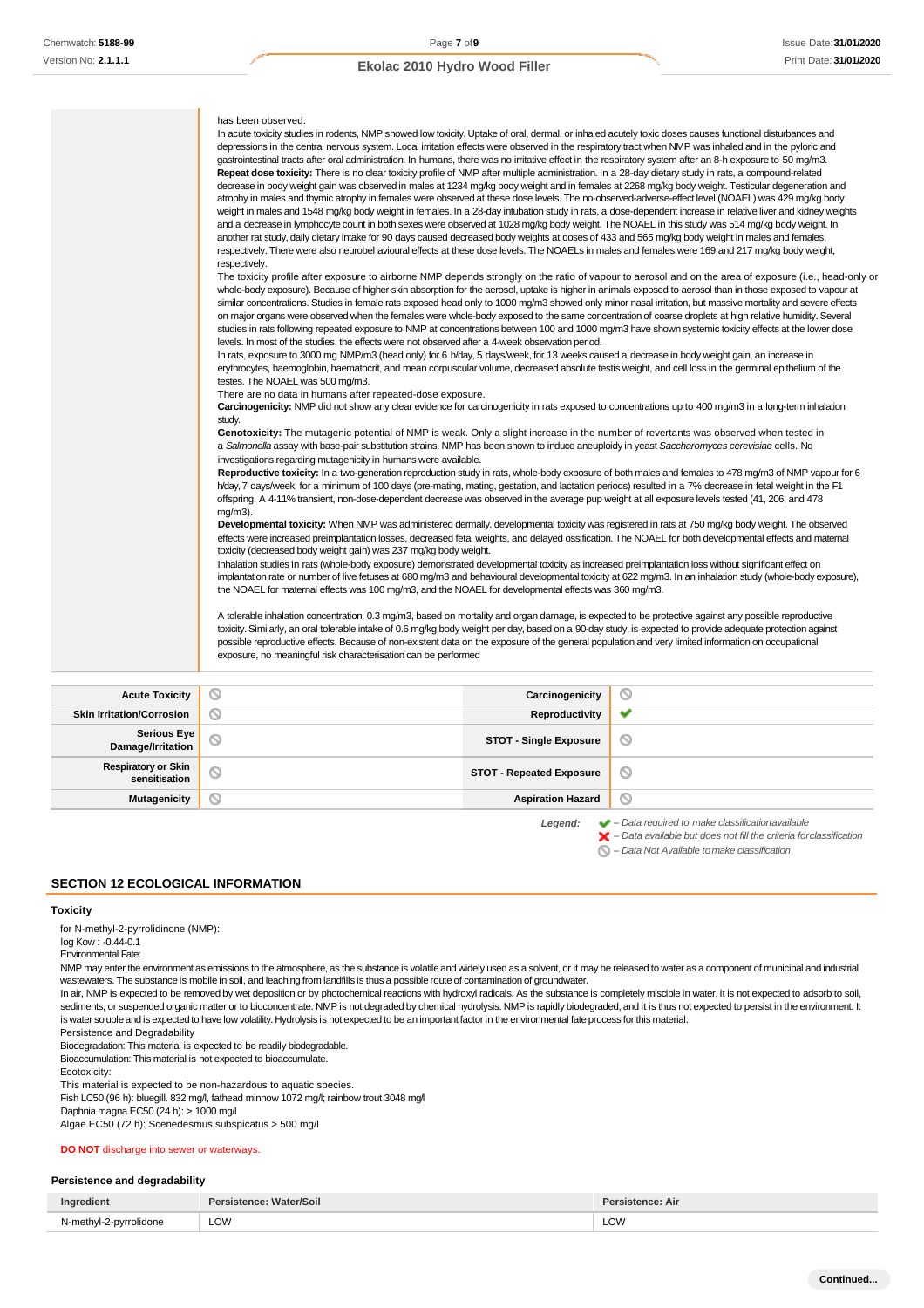#### **Bioaccumulative potential**

| Ingredient             | <b>Bioaccumulation</b> |
|------------------------|------------------------|
| N-methyl-2-pyrrolidone | LOW (BCF = $16$ )      |
| Mobility in soil       |                        |
| Ingredient             | <b>Mobility</b>        |
| N-methyl-2-pyrrolidone | LOW ( $KOC = 20.94$ )  |

#### **SECTION 13 DISPOSAL CONSIDERATIONS**

#### **Waste treatment methods** Containers may still present a chemical hazard/ danger when empty. **Return to supplier for reuse/ recycling if possible** Otherwise: If container can not be cleaned sufficiently well to ensure that residuals do not remain or if the container cannot be used to store the same product, then **Product / Packaging** puncture containers, to prevent re-use, and bury at an authorised landfill. **disposal** Where possible retain label warnings and SDS and observe all notices pertaining to the product.  $\mathbf{r}$ Recycle wherever possible or consult manufacturer for recycling options. Consult State Land Waste Authority for disposal. Bury or incinerate residue at an approved site. Recycle containers if possible, or dispose of in an authorised landfill.

# **SECTION 14 TRANSPORT INFORMATION**

**Labels Required**

**Marine Pollutant** NO

## **Land transport (UN): NOT REGULATED FOR TRANSPORT OF DANGEROUS GOODS**

#### **Air transport (ICAO-IATA / DGR): NOT REGULATED FOR TRANSPORT OF DANGEROUS GOODS**

### **Sea transport (IMDG-Code / GGVSee): NOT REGULATED FOR TRANSPORT OF DANGEROUS GOODS**

### **Transport in bulk according to Annex II of MARPOL 73 / 78 and the IBC code**

| Source                                                                                | Ingredient             | <b>Pollution Category</b> |
|---------------------------------------------------------------------------------------|------------------------|---------------------------|
| IMO MARPOL 73/78 (Annex<br>II) - List of Noxious Liquid<br>Substances Carried in Bulk | N-methyl-2-pyrrolidone |                           |

## **SECTION 15 REGULATORY INFORMATION**

#### **Safety, health and environmental regulations / legislation specific for the substance or mixture**

### **N-METHYL-2-PYRROLIDONE(872-50-4) IS FOUND ON THE FOLLOWING REGULATORY LISTS**

Not Applicable

| <b>National Inventory</b>               | <b>Status</b>                                                                                                                                                                                |
|-----------------------------------------|----------------------------------------------------------------------------------------------------------------------------------------------------------------------------------------------|
| Australia - AICS                        | Y                                                                                                                                                                                            |
| Canada - DSL                            | $\checkmark$                                                                                                                                                                                 |
| Canada - NDSL                           | N (N-methyl-2-pyrrolidone)                                                                                                                                                                   |
| China - IECSC                           | Y                                                                                                                                                                                            |
| Europe - EINEC / ELINCS /<br><b>NLP</b> | Y                                                                                                                                                                                            |
| Japan - ENCS                            | $\checkmark$                                                                                                                                                                                 |
| Korea - KECI                            | Y                                                                                                                                                                                            |
| New Zealand - NZIoC                     | Y                                                                                                                                                                                            |
| Philippines - PICCS                     | Y                                                                                                                                                                                            |
| USA - TSCA                              | Y                                                                                                                                                                                            |
| Legend:                                 | $Y = All$ ingredients are on the inventory $N = Not$ determined or one or more ingredients are not on the inventory and are not exempt from listing(see specific<br>ingredients in brackets) |

# **SECTION 16 OTHER INFORMATION**

## **Other information**

## **Ingredients with multiple cas numbers**

| Name                   | :AS No                  |
|------------------------|-------------------------|
| N-methyl-2-pyrrolidone | 872-50-4<br>26138-58-9, |
|                        |                         |

Classification of the preparation and its individual components has drawn on official and authoritative sources as well as independent review by the Chemwatch Classification committee using